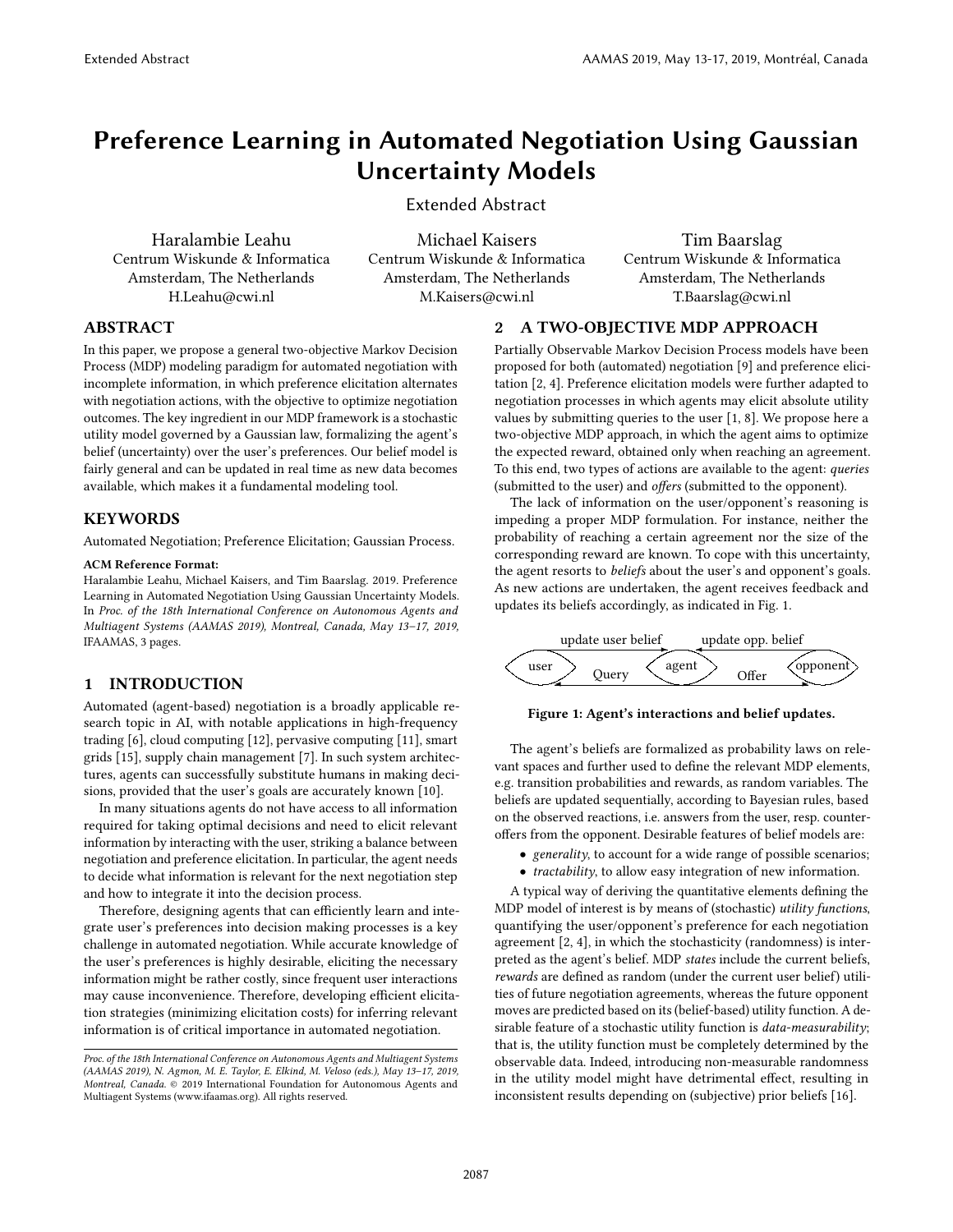# <span id="page-1-0"></span>3 GAUSSIAN BELIEF MODELS

Gaussian Processes are a rather popular choice in belief-modeling in Machine Learning [\[3\]](#page-2-13). Their popularity stems from the fact that they cover a wide range of (utility/preference) functions, outperforming (in terms of generality) competing (e.g. linear) models, where extra assumptions are typically required (e.g. existence of trade-offs in multi-issue negotiation, for linear models). In addition, the Laplace Approximation of the Bayesian posterior (resulting in relatively simple update rules) makes GP belief models tractable.

For the sake of generality, we focus on ordinal utility functions, i.e. measurable w.r.t. ordinal data (pairwise comparisons between alternatives), in contrast to [\[4\]](#page-2-9), where cardinal utility functions, which require sampling absolute utility values, are used. Ordinal utilities provide arguably more realistic models than cardinal ones, since absolute values are rarely available in practice and - even then - less consistent over time (than ordinal preferences) [\[5\]](#page-2-14). Therefore, we assume that the user's preferences define a partial order (i.e. reflexive, anti-symmetric and transitive relation) on the negotiation space (of all possible agreements), which is consistent over time.

To handle ordinal utility functions (thus, assuming that only ordinal data is observable), we adopt the instance preference learning framework [\[13,](#page-2-15) [14\]](#page-2-16), where a belief is formalized by a Gaussian law over the class of functions on negotiation space, parametrized by a pair of mean, resp. covariation, functions. A random sample is then a GP (to be understood as a stochastic preference function), based on which preferences between pairs of (different) outcomes are derived by direct comparison of the corresponding GP values. GP's are not measurable w.r.t. ordinal data (since the magnitude of the utility value of some particular outcome can not be inferred by comparing it to all other outcomes) and need to be converted into ordinal utility functions, before being integrated into our model.

Beliefs are subject to Bayesian updating, given (a set of) ordinal data. Exact formulae for sequential updating, i.e. for the new mean and covariation functions, can be derived from the general update procedure [\[14\]](#page-2-16) and integrated into a belief-based preference learning scheme, compatible with the MDP model in Section [2.](#page-0-1) Initial beliefs are chosen based on prior knowledge and assumptions on how utility values are correlated. Monotonicity assumptions can be also included (as ordinal data) in the initial belief(s).

<span id="page-1-1"></span>

Figure 2: The belief MDP dynamics. The rectangles denote actions (black text for the agent, blue for the user and red for the opponent) and the rounded shapes represent MDP states with respective (expected) immediate rewards.

## 4 THE GP-BASED BELIEF MDP MODEL

To integrate the Gaussian belief model described in Section [3](#page-1-0) in the two-objective MDP model in Section [2,](#page-0-1) we consider generic MDP (transitory) states in the form  $S = (\omega, \mu, \eta)$ , where:

- $\omega$  denotes the actual state of the negotiation and encodes all relevant information about the negotiation history;
- $\mu$  and  $\eta$  denote (Gaussian) beliefs about the user's, resp. opponent's, preferences.

Terminal negotiation states (corresponding to negotiation agreements) are generically denoted by  $\tau$ . MDP states  $(\tau, \mu, \eta)$  are terminal, hence they are the only states 'paying off' a reward  $\mathcal{U}(\tau)$  (if reached by the MDP), where  $U$  denotes a stochastic ordinal utility function under the (current) belief  $\mu$ ; in particular, the  $\eta$ -component becomes irrelevant in terminal states.

The dynamics of the belief MDP are graphically illustrated in Fig. [2.](#page-1-1) Assume that the agent is in the belief state  $(\omega, \mu, \eta)$ . In line with the interaction scheme in Fig. [1,](#page-0-0) should it pose a (comparative) query to the user, it updates the user belief  $\mu$  based on the corresponding answer (translated into ordinal data), resulting in a new user belief  $\bar{\mu}$ . On the other hand, should the agent accept the offer currently on the table (specified by  $\omega$ ), the MDP moves in a terminal state  $\tau$  and a reward  $\mathcal{U}(\tau)$  is obtained. Finally, should the agent submit an offer to the opponent, it can either get accepted, resulting in a terminal negotiation state  $\tau'$  with corresponding reward  $\mathcal{U}(\tau')$ , or be negotiated, resulting in a counter-offer from the opponent, which is used in two-ways: to update the negotiation state (resulting in a new state  $\bar{\omega}$ ) and to update the opponent belief (resulting in a new belief  $\bar{\eta}$ ), based on the assumption that the counter-offer is preferred by the opponent to the submitted offer.

#### 5 CONCLUSIONS

We propose an MDP model for automated negotiation with incomplete information, based on stochastic ordinal utility functions, in which the uncertainty is formalized by a Gaussian belief. Gaussian belief models are both general and tractable, thus providing an attractive alternative for preference modeling.

A key step in this formalism is converting preferences into utility values, without introducing 'extra' randomness in the utility model. This requires a 'standardized' method for deriving absolute (utility) values from ordinal data. A general approach is to assign a deterministic 'weight' to each pair of outcomes, which is added to the utility value of the preferred one (if any).

In our model, the agent aims to maximize the expected utility of the (future) negotiation agreement, with respect to all possible sequences of actions and user/opponent's reactions. A one-step look-ahead strategy on agent actions and expected response provides a first-hand, heuristic solution that future work may further refine, by designing efficient (maximum) search algorithms.

### ACKNOWLEDGMENTS

This work has received funding from the ERA-Net Smart Energy Systems' focus initiative Smart Grids Plus, within the European Union's Horizon 2020 research and innovation programme, under grant No. 646039. It was also supported by the Veni research programme of the Dutch Organisation for Scientific Research (NWO), under the project No. 639.021.751.